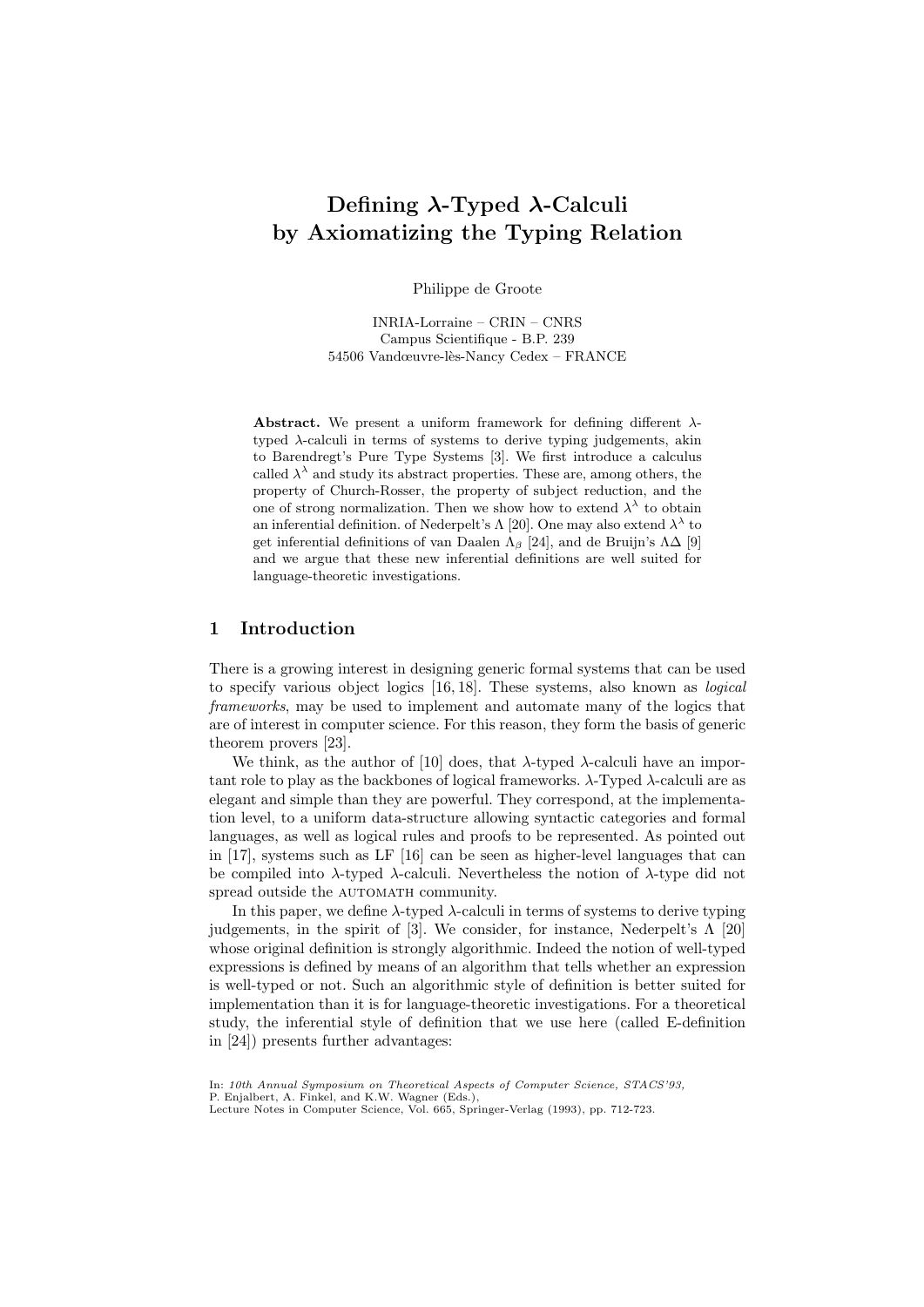- 1. it allows proofs to be conducted by induction on the derivations of judgements;
- 2. it provides a uniform framework to compare the different calculi with each other;
- 3. it makes easier the comparison between  $\lambda$ -typed  $\lambda$ -calculi and more usual typed  $\lambda$ -calculi such as the ones defined in [3].

The paper is organized as follows. In Section 2, we introduce and discuss the notion of  $\lambda$ -type from a general and somewhat intuitive point of view. In Section 3, and 4, we introduce the  $\lambda$ -typed  $\lambda$ -calculus  $\lambda^{\lambda}$ , which is equivalent to the variant of Nederpelt's  $\Lambda$  that we studied in [12]. The definition that we give is an adaptation of the one used by Barendregt in [3]. In Section 5, we studied the abstract properties of  $\lambda^{\lambda}$  and we show how the techniques used in [3, 4, 14, 15] may be adapted to the case of  $\lambda$ -typed  $\lambda$ -calculi. In Sections 6 we extend  $\lambda^{\lambda}$ by allowing for  $\beta\eta$ -conversion and we obtain a calculus equivalent to Nederpelt's Λ. In section 7, we suggest how to obtain inferential definitions of van Daalen's  $\Lambda_{\beta}$  [24] and de Bruijn's  $\Lambda\Delta$  [9]. Finally, we conclude in Section 8.

# 2 The Notion of  $\lambda$ -Type

The notion of  $\lambda$ -type originated in the frame of the AUTOMATH project [8]. In the earliest versions of  $\alpha$  automath,  $\lambda$ -types were already present, because a unique binding operator was used both for the terms and their types. Then, by a further unification of concepts, de Bruijn designed a language called AUT-SL (a shorthand for AUTOMATH *single line*), which permits a whole AUTOMATH book to be expressed as a single  $\lambda$ -term [6]. This language gave rise to the calculus Λ that Nederpelt introduced in his dissertation and for which he proved strong normalization [20, 21]. Finally, a last achievement, due to de Bruijn again, was to provide the calculus  $\Lambda\Delta$  [9] as a generalization of  $\Lambda$ .

The easiest way (but also maybe the most harmful) of understanding the notion of  $\lambda$ -type is based on the following simple observation: although the functional abstractor ( $\lambda$ ) and the constructor of dependent types ( $\Pi$ ) are usually distinguished, their syntactic features are basically the same; both are universal binding operators. Hence, it is consistent, at least syntactically, to identify them. This identification gives rise to calculi where the types that are assigned to λ-terms are themselves λ-terms.

To see  $\lambda$ -typed  $\lambda$ -calculi as the result of that syntactic identification between  $\lambda$  and  $\Pi$  is harmful for at least two reasons. First of all, it suggests that the λ-typed λ-calculi were designed after more usual typed λ-calculi. This is wrong. aut-sl, for instance, is more than fifteen years older than LF. Second of all, it makes one feel that  $\lambda$ -typed  $\lambda$ -calculi are based on a syntactic confusion and amount, therefore, to a semantic absurdity. This is not true by any means since the consistency of a calculus like Nederpelt's  $\Lambda$ , for instance, can be established in a proof-theoretic way [20, 24] (see also Section 5, hereafter).

A better way of understanding  $\lambda$ -typed  $\lambda$ -calculi is to forget about other typed  $\lambda$ -calculi and to think of the untyped  $\lambda$ -calculus as a calculus of substi-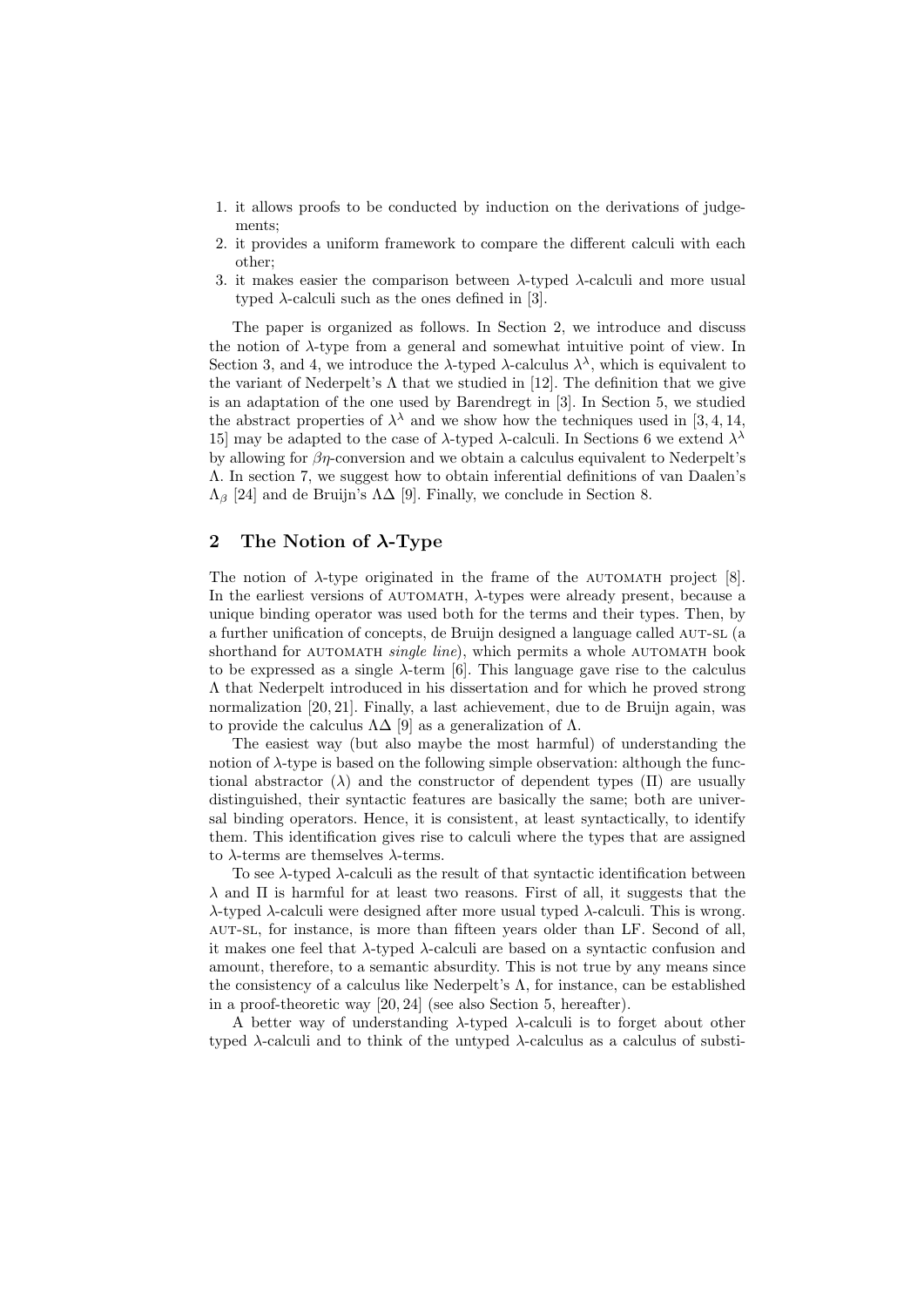tution. Then, λ-typed λ-calculi may be seen as calculi of substitution typed by substitution.<sup>1</sup> Actually,  $\lambda$ -typed  $\lambda$ -calculi are very natural in the sense that the only concepts needed to assign types to terms are the operations of abstraction and application, i.e. the central concepts of the (untyped)  $\lambda$ -calculus.

The terms and the types of a  $\lambda$ -typed  $\lambda$ -calculus obey the same syntax. This feature presents some technical advantages, notably when implementing the calculus. For example, the meta-operation of substituting a term for a variable into a type may be represented within the calculus by a  $\beta$ -redex. This, in turn, allows an explicit typing operator to be defined (see Section 5, Definition 5). We do not claim, however, that  $\lambda$ -typed  $\lambda$ -calculi must be preferred to other calculi. For instance, we do not think that Nederpelt's  $\Lambda$  must, in any case, be preferred to LF. Preference is often only a matter of style. What we believe is that  $\lambda$ -typed λ-calculi must not be forgotten or ignored.

# 3 Syntax of Raw  $\lambda$ -Expressions

 $\lambda$ -Expressions are built from a countably infinite set of variables  $\nu$  and a single constant  $\tau$ .

**Definition 1.** The set  $\mathcal{E}$  of  $\lambda$ -expressions is defined inductively as follows:

i.  $\tau \in \mathcal{E}$ ii.  $x \in \mathcal{V} \Rightarrow x \in \mathcal{E}$ iii.  $x \in V$  and  $A, B \in \mathcal{E} \Rightarrow (\lambda x : A, B) \in \mathcal{E}$ iv.  $A, B \in \mathcal{E} \Rightarrow (AB) \in \mathcal{E}$ 

The constant  $\tau$  is akin to the constant Type of other calculi [5, 16] or to Barendregt's  $\ast$  [3]. In Nederpelt's  $\Lambda$ ,  $\lambda$ -expressions whose head is  $\tau$  (i.e. expressions of the form  $\lambda x_1 : A_1 \cdots \lambda x_n : A_n \tau B_1 \cdots B_m$  are not assigned any type. Since we want to give to  $\lambda^{\lambda}$  a definition in the spirit of [3], contrary to Nederpelt, we will state the axiom

 $\vdash \tau : \kappa$ 

where  $\kappa$  is another constant corresponding to Barendregt's  $\Box$ . To this end, we introduce the set  $K$  of  $\lambda$ -kinds.

**Definition 2.** The set  $K$  of  $\lambda$ -kinds is defined inductively as follows:

i.  $\kappa \in \mathcal{K}$ ii.  $x \in V$  and  $A \in \mathcal{E}$  and  $B \in \mathcal{K} \Rightarrow \lambda x:A, B \in \mathcal{K}$ 

<sup>&</sup>lt;sup>1</sup> It is worth noting that the notions of reduction considered in the AUTOMATH project (called mini-reductions by de Bruijn in [9]) do not amount to global substitutions, like  $\beta$ -reduction does, but to *local* ones. Recently, in [22], Nederpelt pursued further the study of these mini-reductions and provided a comparison with the explicit substitutions of Abadi, Cardelli, Curien, and Lévy [1].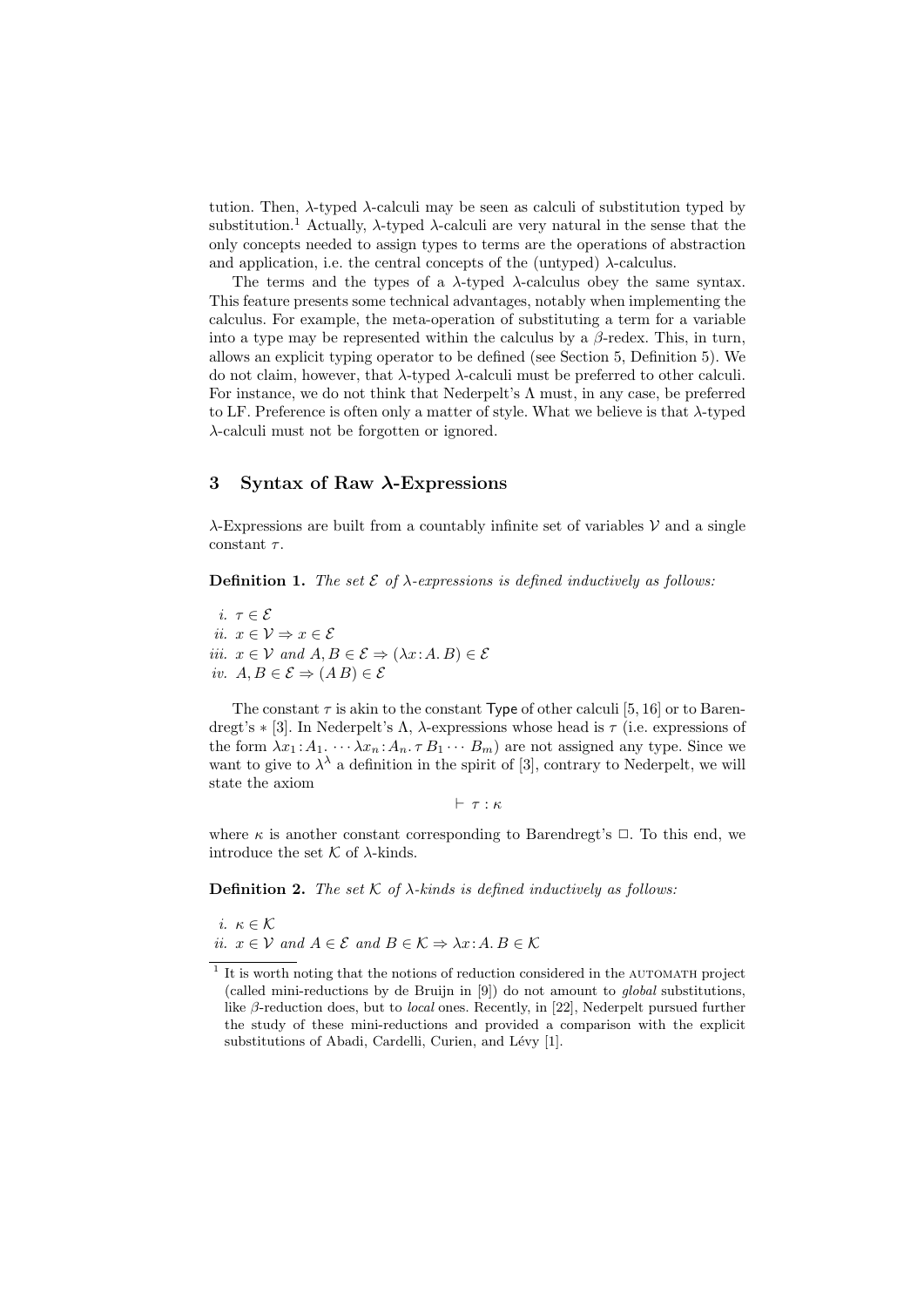For convenience, we also define the set of pseudo-expressions  $\mathcal{P} = \mathcal{E} \cup \mathcal{K}$ .

As customary,  $\lambda$  is a binding operator. The scoping rules are the usual ones. In particular, variables occurring free in a  $\lambda$ -expression A remain free in  $\lambda x:A.B.$ Pseudo-expressions that can be transformed into each other by renaming their bound variables are identified (see [7]).

The equality of  $\lambda^{\lambda}$  amounts to the relation of  $\beta$ -conversion  $(*\rightarrow_{\beta})$ , which is defined as the reflexive, transitive, symmetric closure of the relation of  $\beta$ contraction  $(\rightarrow_{\beta})$ . The latter is defined on raw pseudo-expressions, as usual.

### 4 Well-Typedness and Correctness

Type checking is defined according to typing contexts. A typing context is a sequence of declarations  $x : A$ , where  $x \in V$  and  $A \in \mathcal{E}$ . Any context  $\Gamma$ ,  $x : A$  is such that (i) the variable x is not declared in  $\Gamma$ , (ii) all the variables occurring free in the  $\lambda$ -expression A are declared in  $\Gamma$ . C is the set of typing contexts.

We define the notion of well-typed  $\lambda$ -expression by providing a proof system to derive typing judgements of the shape

$$
\Gamma \vdash A : B \tag{1}
$$

where  $\Gamma$  is a typing context and  $A$  and  $B$  are both  $\lambda$ -expressions. While  $A$  and B belong to the same syntactic category (they are both in  $\mathcal{E}$ ), we will sometimes, for convenience, refer to  $A$  as a term and to  $B$  as a type.

Another form of judgement is necessary. The judgements of this second form have also the shape of (1) with the difference that B is no longer a  $\lambda$ -expression but a  $\lambda$ -kind. Strictly speaking, the two forms of judgements are different. Nevertheless, by a slight abuse of language, we identify them and say that A is a well-typed  $\lambda$ -expression in both cases.

**Definition 3.** Let  $\Gamma \in \mathcal{C}$ ,  $A \in \mathcal{E}$  and  $B \in \mathcal{P}$ . A typing judgment of  $\lambda^{\lambda}$  is an expression of the form

$$
\Gamma \vdash A : B
$$

derivable according to the following proof system:

$$
\vdash \tau : \kappa \qquad \qquad (constant)
$$
\n
$$
\frac{\Gamma \vdash A : B}{\Gamma, x : A \vdash x : A} \qquad \qquad (variable)
$$

$$
\frac{\Gamma, x:A \vdash B:C}{\Gamma \vdash \lambda x:A.B : \lambda x:A.C}
$$
 (abstraction)  

$$
\Gamma \vdash A : \lambda x:C.D \quad \Gamma \vdash B:C
$$

$$
\frac{\Gamma + A \cdot B \cdot C \cdot B}{\Gamma + A \cdot B \cdot D[x := B]} \qquad (application)
$$
\n
$$
\frac{\Gamma + A \cdot B \quad \Gamma + C \cdot D}{\Gamma, x \cdot C + A \cdot B} \qquad (weaking)
$$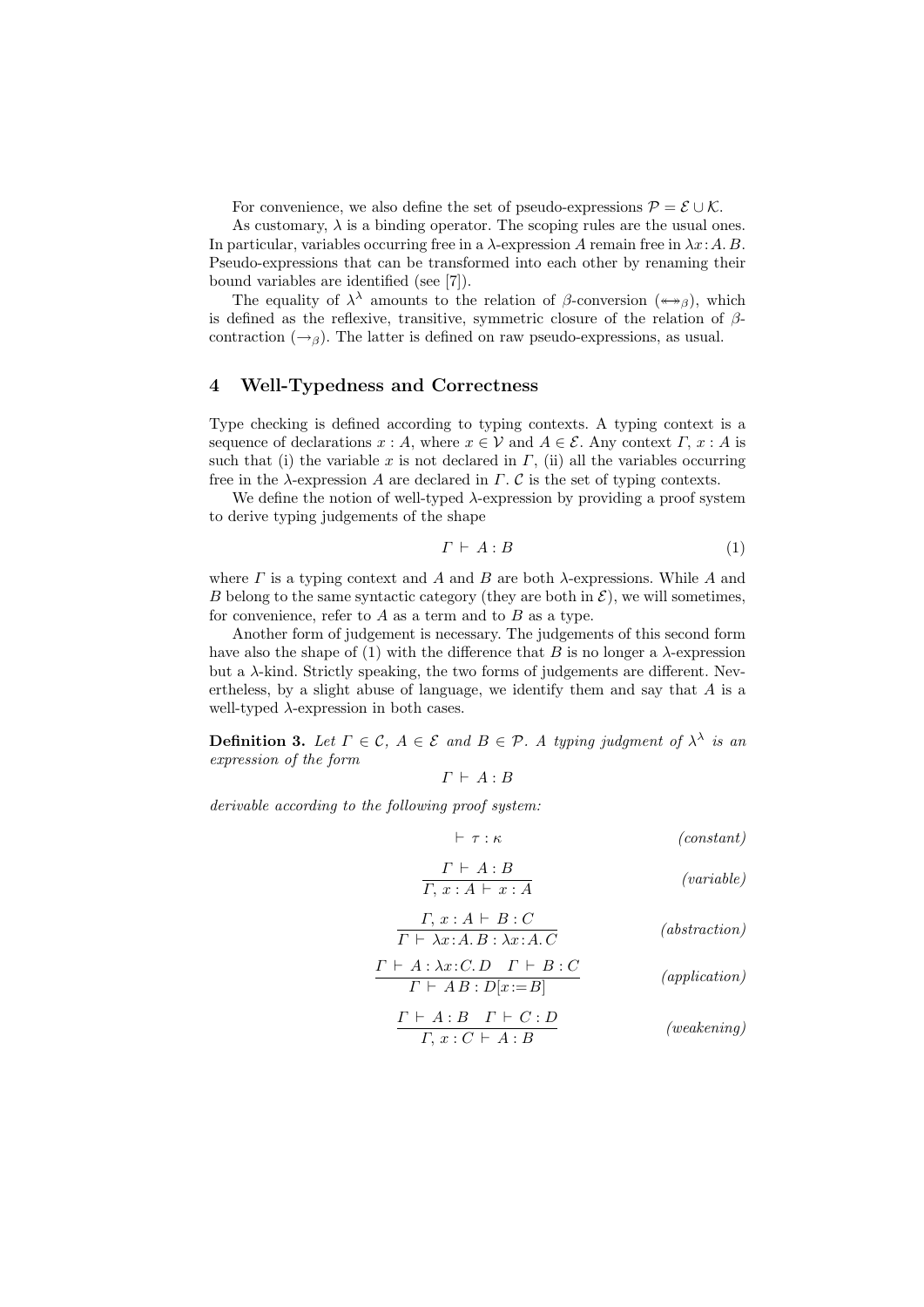$$
\frac{\Gamma \vdash A:B \quad \Gamma \vdash C:D}{\Gamma \vdash A:C} \quad \text{ if } B \leftrightarrow_{\beta} C \quad \text{ (type conversion)}
$$

Given some  $A \in \mathcal{E}$  and some  $\Gamma \in \mathcal{C}$ , one says that the  $\lambda$ -expression A is welltyped according to the context  $\Gamma$  if and only if there exists a pseudo-expression  $B \in \mathcal{P}$  such that  $\Gamma \vdash A : B$ .

Given some  $A \in \mathcal{E}$ , A is called a correct  $\lambda$ -expression of  $\lambda^{\lambda}$  if and only if A is well-typed according to the empty context.

We may now compare the system given in Definition 3 with related systems such as LF [16] or Barendregt's  $\lambda$ P [3]. Two rules of the present system seem to be unusual. The first one is the abstraction rule that introduces an abstractor  $\lambda$ in the right-hand side of the colon (instead of some specific type constructor such as  $\Pi$ ). The second one is the weakening rule where no degree restriction is given on C. This means that any well-typed term may be used as a type or, in other words, that there may be chains  $\Gamma \vdash A_1 : A_0, \Gamma \vdash A_2 : A_1, \ldots, \Gamma \vdash A_n : A_{n-1}$  of arbitrary lengths. This must be contrasted with the other (more usual) calculi where expressions of only three degrees are provided: the kinds, the types, and the terms.

# 5 The Language Theory of  $\lambda^{\lambda}$

In this section, we review the main properties of  $\lambda^{\lambda}$ . Among others, we state the properties of Church-Rosser, of subject reduction, and of strong normalization. These properties, for Nederpelt's  $\Lambda$ , were first established by Nederpelt and van Daalen in their respective PhD theses [20, 24]. The proofs they give, however, are rather difficult because of the algorithmic nature of Nederpelt's original definition (see section 6 below). On the other hand, Definition 3 allows the same properties to be proven by induction on the derivations of the typing judgements. It is then a mere exercise to adapt the proofs that are given in [4, 15]

The first property that we state is the Church-Rosser Theorem for the set of pseudo-expressions.

**Proposition 1.** (Church-Rosser) Let  $A, B, C \in \mathcal{P}$  be such that  $A \rightarrow_{\beta} B$  and  $A \rightarrow_{\beta} C$ . Then there exists  $D \in \mathcal{P}$  such that  $B \rightarrow_{\beta} D$  and  $C \rightarrow_{\beta} D$ .

Proof. The usual Tait–Martin-Löf proof for type free  $\lambda$ -terms [2, pp. 61–62] generalizes easily to raw  $\lambda$ -expressions and  $\lambda$ -kinds.  $\square$ 

The next property of interest is subject reduction. This property turns out to be important in practice. If one sees  $\beta$ -reduction as the process of evaluating a  $\lambda$ -expression, a consequence of subject reduction is that there is no need for any kind of dynamic type checking.

**Proposition 2.** (Subject reduction) For all  $A, B \in \mathcal{E}$ ,  $C \in \mathcal{P}$  and all  $\Gamma \in \mathcal{C}$ , if  $A \rightarrow_{\beta} B$  and  $\Gamma \vdash A : C$  then  $\Gamma \vdash B : C$ .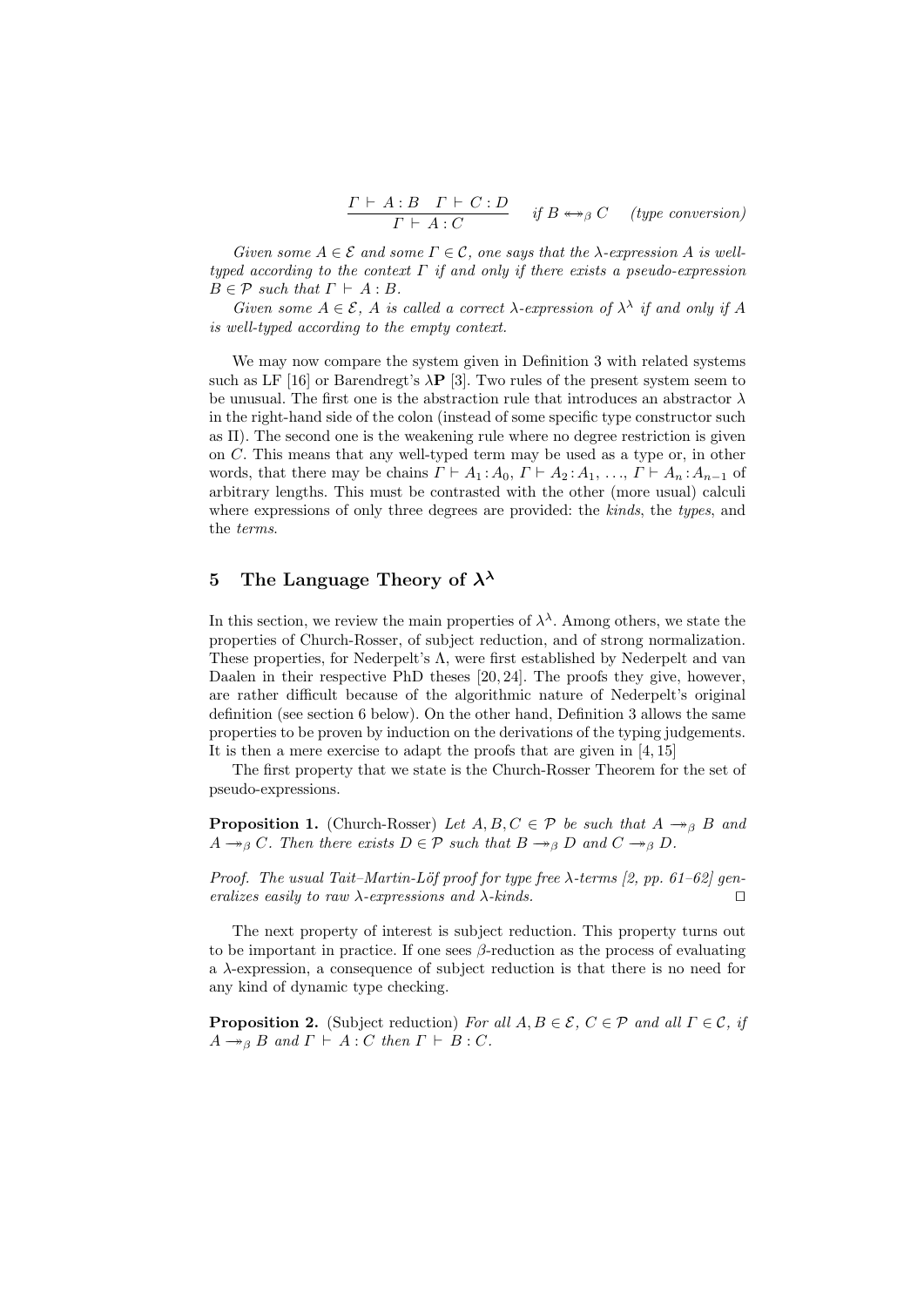Proof. The property can be established by induction on the derivation of  $\Gamma \vdash$  $A: C.$  Some technical lemmas are needed. See [4] or [15] for details.  $\square$ 

The subject reduction and Church-Rosser properties allow one to give a simple characterization of the relation of β-equality between well-typed terms. βequality is the least equivalence relation containing the relation of  $\beta$ -contraction between well-typed terms. It is defined, more explicitly, as follows.

**Definition 4.** Let  $A, A' \in \mathcal{E}$  and  $\Gamma \in \mathcal{C}$ . We say that A and A' are  $\beta$ -equal with respect to  $\Gamma$ , and we write

 $\Gamma \vdash A =_{\beta} A'$ 

if and only if there exist  $A_1, \ldots, A_n \in \mathcal{E}, B_1, \ldots, B_n \in \mathcal{P}$  such that:

i.  $A_1 \equiv A$  and  $A_n \equiv A'$ , *ii.* for all  $1 \leq i \leq n$ ,  $\Gamma \vdash A_i : B_i$ ,

iii. for all  $1 \leq i < n$ ,  $A_i \rightarrow_\beta A_{i+1}$  or  $A_{i+1} \rightarrow_\beta A_i$ .

As a corollary of Propositions 1 and 2, we have that  $\Gamma \vdash A =_{\beta} A'$  if and only if  $A \leftrightarrow_{\beta} A', T \vdash A : B$ , and  $T \vdash A' : B'$ , for some  $B, B' \in \mathcal{P}$ . In connection with this (and with Proposition 4 below), it is worth noting that the type conversion rule of Definition 3 is equivalent to the following type equality rule:

$$
\frac{\Gamma \vdash A : B \quad \Gamma \vdash B =_{\beta} C}{\Gamma \vdash A : C} \qquad \qquad (type \; equality)
$$

Actually, the type equality rule is the intended meaning of the type conversion rule. Nevertheless if we replace the latter by the former, using Definition 4, we would introduce circularity into the definitions. It is possible to circumvent this problem by providing an axiomatization of the equality judgements, in the spirit of Martin-Löf's type theory [19]. This solution, however, would lengthen most of the proofs of the propositions.

Most of the typed  $\lambda$ -calculi that have been studied in the literature, among others the eight systems of Barendregt's  $\lambda$ -cube, are strongly normalizable. This property also holds for  $\lambda^{\lambda}$ .

**Proposition 3.** (Strong normalization) Let  $A, B \in \mathcal{P}$  and  $\Gamma \in \mathcal{C}$  be such that  $\Gamma \vdash A : B$ . Then there is no infinite sequence of β-contraction starting in A.

Proof. As in the case of LF or  $\lambda \mathbf{P}$ , strong normalization for  $\lambda^{\lambda}$  may be derived from strong normalization for the simply typed  $\lambda$ -calculus. See [15, 16].

Two other properties are related to the  $\lambda$ -expressions that are acting as types.

The peculiarity of  $\lambda$ -typed  $\lambda$ -calculi is that the set of terms is identical to the set of types. We know that this is certainly true at the context-free level of raw λ-expressions. To make sense, however, this identification must also exist for well-typed expressions. In other words, when a well-typed  $\lambda$ -expression is assigned another  $\lambda$ -expression as a type, we expect the latter  $\lambda$ -expression to be also well-typed. This is stated by the following result.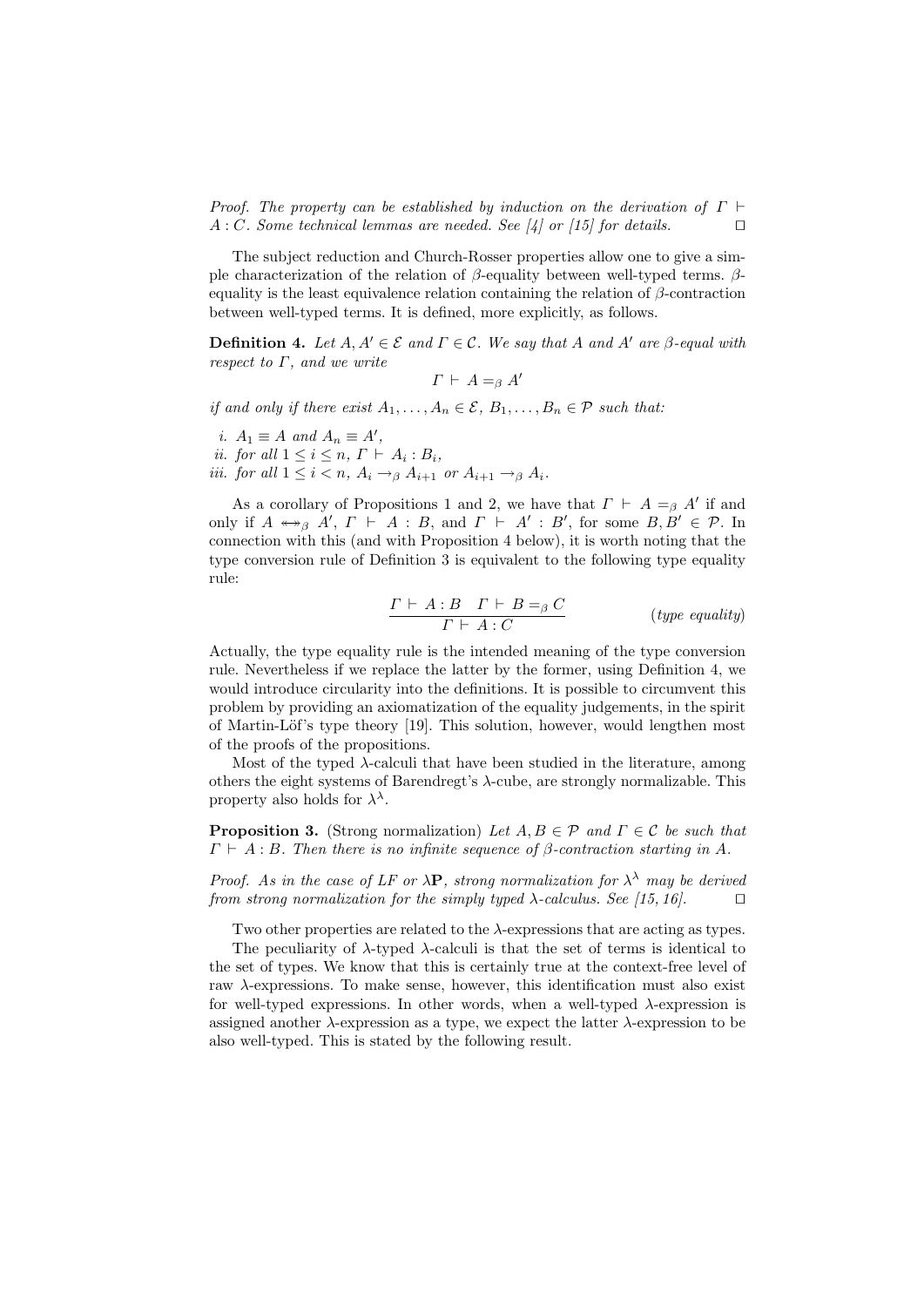**Proposition 4.** (Well-typedness of types) Let  $A, B \in \mathcal{E}$  and  $\Gamma \in \mathcal{C}$ . If  $\Gamma \vdash A$ : B then there exists  $C \in \mathcal{P}$  such that  $\Gamma \vdash B : C$ .

Proof. The proof is by induction on the derivation of  $\Gamma \vdash A : B$ . The only problematic case is the one of application for which a substitution lemma is  $\Box$  needed.

We also have that the type of an expression is unique up to  $\beta$ -conversion.

**Proposition 5.** (Unicity of types) Let  $A, B \in \mathcal{E}, C \in \mathcal{P}$  and  $\Gamma \in \mathcal{C}$ . If  $\Gamma \vdash A$ : B and  $\Gamma \vdash A : C$  then  $B \leftrightarrow_{\beta} C$ .

Proof. A straightforward induction on the derivation of  $\Gamma \vdash A : B$ .

One of the main consequences of the above metatheoretic properties is the decidability of the typing relation of  $\lambda^{\lambda}$ . Another application consists in designing other definitions of  $\lambda^{\lambda}$  that are more suited to implementation [12] and then proving their equivalence with definition 3. Let us illustrate partially this by introducing Nederpelt's typing operator.

**Definition 5.** Nederpelt's typing operator type:  $C \times \mathcal{E} \rightarrow \mathcal{P}$  is defined inductively according to the following clauses:

- *i*. type  $\lbrack \tau \rbrack = \kappa$ ,
- ii. type  $\Gamma[x] = A$  $if x:A \in \Gamma,$
- *iii.* type  $\prod_{\Gamma} [\lambda x \colon A B] = \lambda x \colon A.$  type  $\prod_{\Gamma, x \colon A} [B],$
- *iv.* type  $_{\Gamma} [A B] =$  type  $_{\Gamma} [A] B$ .

Except for the first clause, which is proper to our formalism, the above definition corresponds to the one given by Nederpelt's in his thesis.

The connection between this typing operator and the typing relation defined by Definition 3 is expressed by the following property.

**Proposition 6.** Let  $A \in \mathcal{E}, B \in \mathcal{P}$  and  $\Gamma \in \mathcal{C}$  be such that  $\Gamma \vdash A : B$ . Then  $B \leftrightarrow_{\beta}$  type  $_{\varGamma}$   $[A].$ 

*Proof.* By induction on the derivation of  $\Gamma \vdash A : B$ .

It is remarkable that the operator type is defined on the raw expressions. This allows one to also define so-called applicability conditions on the raw expressions. Then the well-typedness of a  $\lambda$ -expression may be checked simply by structural induction except for the case of an application where, in addition, the applicability conditions must be satisfied. For  $\lambda^{\lambda}$ , we have that an application  $(AB)$  is well typed according to a context  $\Gamma$  if and only if

- i. A and B are well-typed according to  $\Gamma$ ,
- ii. there exist  $C \in \mathcal{E}$  and  $D \in \mathcal{P}$  such that type  $\prod_{i=1}^{\infty} \to_{\beta} \lambda x$ : C.D, and
- iii. type  $\Gamma[B] \downarrow_{\beta} C$  (where the relation  $\downarrow_{\beta}$ , by definition, indicates the existence of a common reduct).

Clauses ii and iii correspond to the applicability conditions.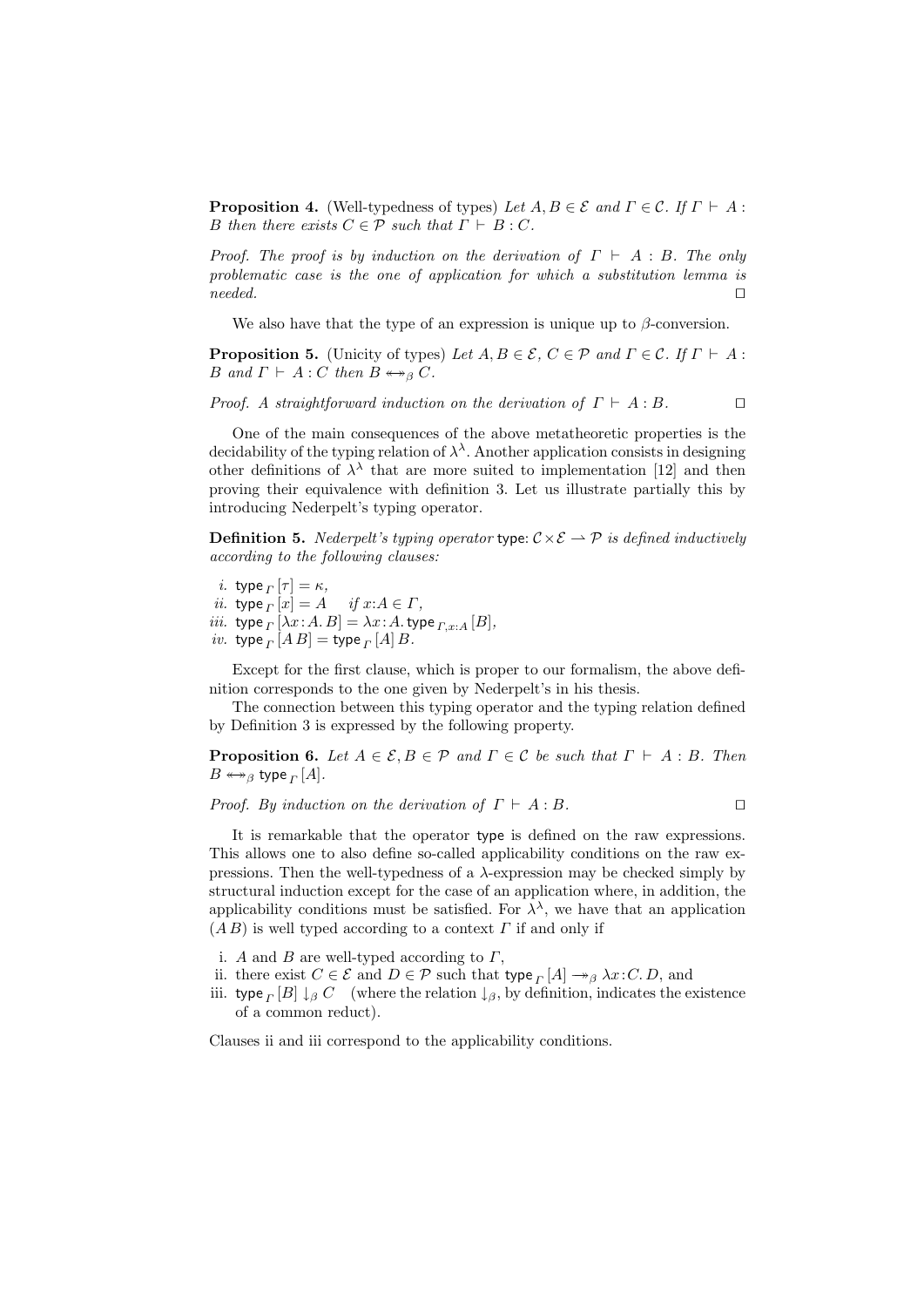#### 6 Nederpelt's Λ

The main difference between  $\lambda^{\lambda}$  and Nederpelt's  $\Lambda$  [20, 21], besides the way in which they are defined, is that the equality of  $\Lambda$  is extensional in the sense that it is based on the notion of  $\beta\eta$ -reduction.

Let us look at the applicability conditions for  $\Lambda$  as defined by Nederpelt in [20]. First the degree of an expression is defined as follows.

**Definition 6.** The degree  $\deg_{\Gamma}[A]$  of a  $\lambda$ -expression A according to a context  $\Gamma$  is defined inductively according to the following clauses:

*i*. deg  $\lbrack \tau \rbrack = 0$ , *ii.* deg  $\big|_{\Gamma}[x] = \deg_{\Gamma}[A] + 1$  *if*  $x:A \in \Gamma$ , *iii.* deg  $_{\Gamma}$  [ $\lambda x$  : A. B] = deg  $_{\Gamma,x:A}$  [B],  $iv.$  deg  $_{\Gamma}$   $[A B] =$  deg  $_{\Gamma}$   $[A]$ .

Then an iterated version of the typing operator is defined.

**Definition 7.** Let type<sup>n</sup> be defined as follows:

*i*. type ${}^{0}\Gamma[A] = A$ , *ii.*  $\text{type}_\Gamma^{n+1}[A] = \text{type}_\Gamma^n[\text{type}_\Gamma[A]].$ 

Then one defines  $\text{type}_\Gamma^*[A] = \text{type}_\Gamma^d[A]$ , where  $d = \text{deg}_\Gamma[A]$ .

Finally, Nederpelt's applicability conditions are given by the following definition: a λ-expression A is applicable to a λ-expression B in the context  $\gamma$  if and only if there exist  $C \in \mathcal{E}$  and  $D \in \mathcal{P}$  such that

i. type 
$$
^*_{\Gamma}[A] \rightarrow \beta \lambda x : C.D
$$
, ii. type  $^{}_{\Gamma}[B] \downarrow^{}_{\beta\eta} C$ .

The above applicability conditions might seem awkward. Nevertheless they may be explained in term of  $\beta\eta$ -conversion in a rather clean way.Roughly speaking, applicability conditions say that the domain of a functional expression must match the type of its argument. In the case of  $\lambda^{\lambda}$ , the domain and the type may be computed using the operator type, and the meaning of the word "match" is β-conversion.

In the case of Nederpelt's  $\Lambda$ , Clause (ii) above suggests that the meaning of the word "match" is  $\beta\eta$ -conversion. One also has that the type of the argument is computed using the same operator type. What is unclear is why an iterated version of the typing operator is used when computing the domain. In order to answer this question, let us first consider an example.

Example. Consider the context

$$
\Gamma \equiv a : \lambda x{:}\tau.\tau, b : a, c : \tau
$$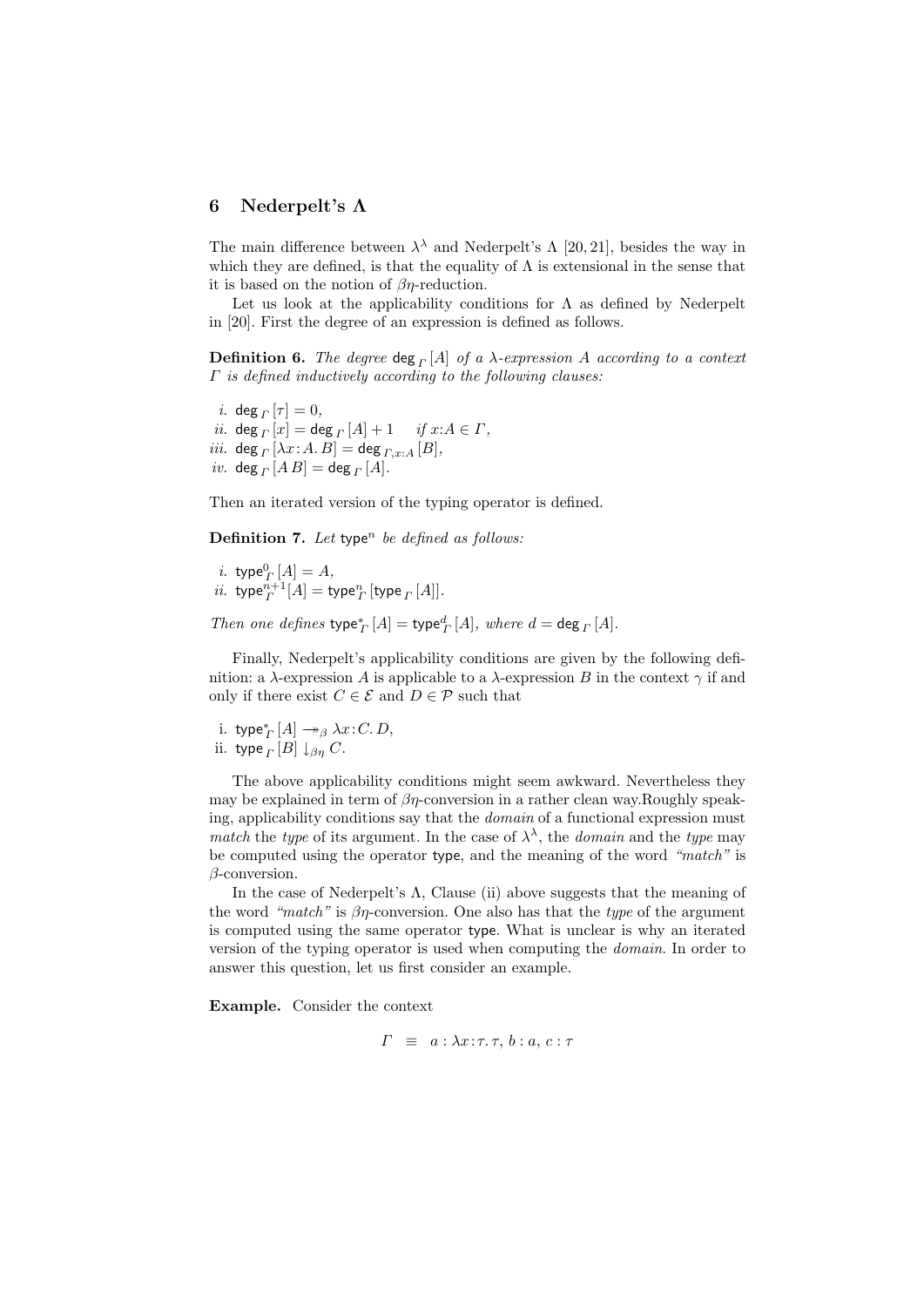In this context, the expression  $b$  is applicable to the expression  $c$  according to Nederpelt's conditions (while, in  $\lambda^{\lambda}$ , bc is not well-typed with respect to  $\Gamma$ ). Indeed we have:

$$
\mathsf{type}_\varGamma^*[b] = \lambda x\!:\!\tau.\,\tau \quad \text{ and } \quad \mathsf{type}_\varGamma\,[c] = \tau.
$$

Let us try now to extend  $\lambda^{\lambda}$  in order to derive  $\Gamma \vdash bc : A$ , for some  $\lambda$ -expression A. A possible derivation tree is the following:

$$
\frac{\frac{\vdots}{\Gamma, x : \tau \vdash a : \lambda x : \tau. \tau \quad \Gamma, x : \tau \vdash x : \tau}}{\frac{\Gamma, x : \tau \vdash ax : \tau}{\Gamma \vdash \lambda x : \tau. ax : \lambda x : \tau. \tau}}{\frac{\tau \vdash \lambda x : \tau. ax : \lambda x : \tau. \tau}{x \vdash b : \lambda x : \tau. ax}} \qquad \frac{\vdots}{\Gamma \vdash c : \tau}
$$

The interesting step in the above derivation is  $(\star)$ . The expression b is assigned a functional type  $\lambda x : \tau. a x$  thanks to the *η*-expansion  $a \leftarrow_{\eta} \lambda x : \tau. a x$ . This  $\eta$ -expansion is legitimate because the expanded expression, that is  $\lambda x : \tau. a x$ , is well-typed. Now, the reason why the latter expression is well-typed is because the type of a is functional or, in other words, because  $\text{type}_{\Gamma}^*[b]$  is functional.

This example demonstrates that the iterated version of the typing operator is simply related to  $\eta$ -conversion. Therefore, in order to get an inferential definition of Nederpelt's  $\Lambda$ , we must adapt Definition 3 to take *n*-conversion into account. The first idea consists of simply replacing the type conversion rule by the following one:

$$
\frac{\Gamma \vdash A:B \quad \Gamma \vdash C:D}{\Gamma \vdash A:C} \quad \text{if } B \leftrightarrow_{\beta\eta} C \tag{2}
$$

Unfortunately, this does not work. We have seen that, when dealing with  $\beta$ conversion only, the type conversion rule is equivalent to a type equality rule. The problem, in the present case, is precisely that rule (2) is not equivalent to the corresponding type equality rule:

$$
\frac{\Gamma \vdash A:B \quad \Gamma \vdash B=_{{\beta\eta}} C:D}{\Gamma \vdash A:C} \tag{3}
$$

In fact, (2) and (3) are not equivalent becauses  $\beta\eta$ -reduction on pseudoexpressions is not Church-Rosser (see [14, 20, 24]). This was first pointed out by Nederpelt in his thesis [20]. The typical counterexample he gives is the following:

$$
\lambda x:A. (\lambda x:B.C)x \rightarrow_{\eta} \lambda x:B.C
$$
 and  $\lambda x:A. (\lambda x:B.C)x \rightarrow_{\beta} \lambda x:A.C$ 

where A and B can be any  $\lambda$ -expressions. In particular, A and B could be such that the  $\lambda$ -expressions  $\lambda x : B.C$  and  $\lambda x : A.C$  would be well-typed. Therefore Rule (2) allows one to change arbitrarily the domain of a functional expression.

The problem can be circumvented by strengthening the type conversion rule as follows: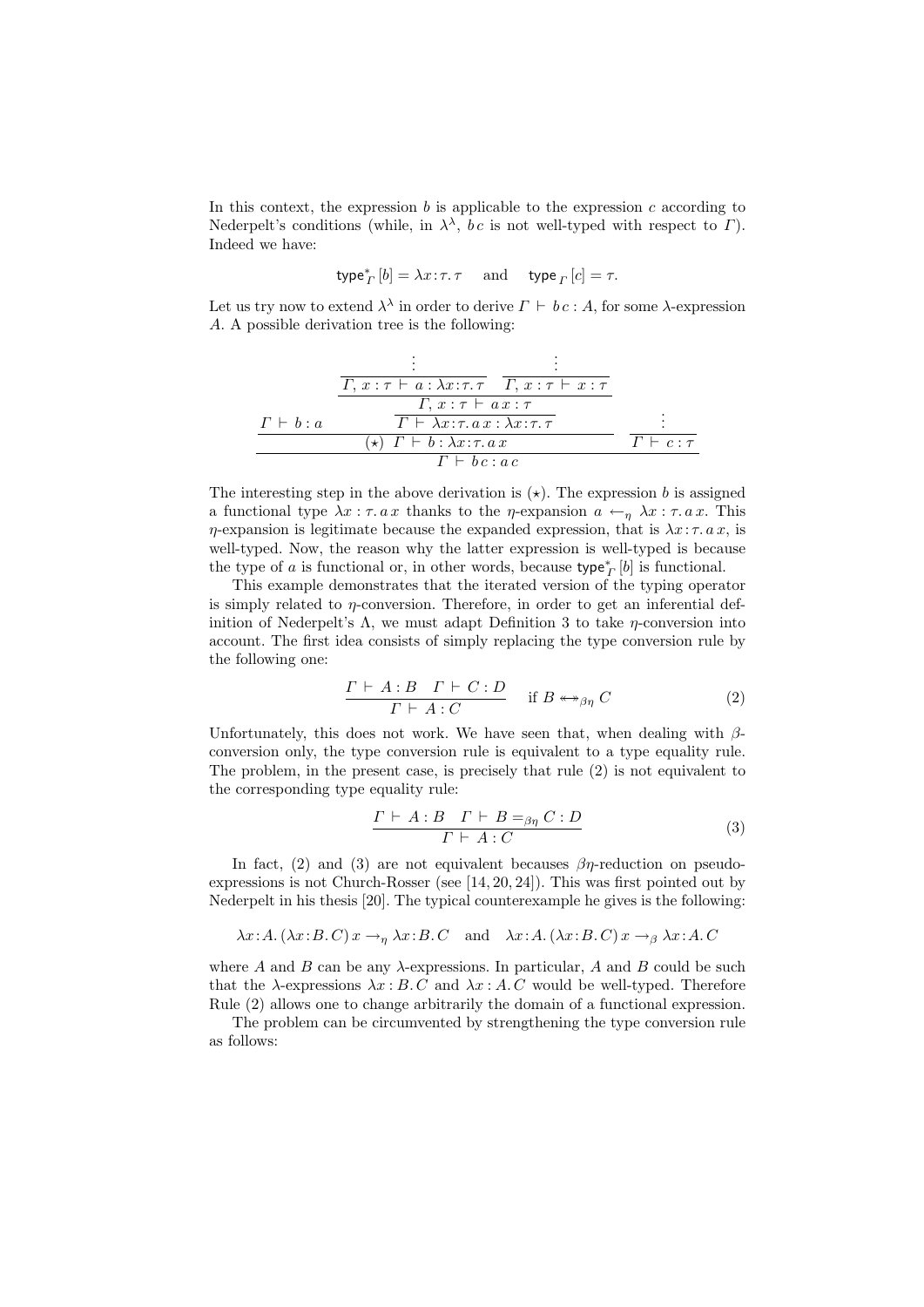$$
\frac{\Gamma \vdash A:B \quad \Gamma \vdash B:D \quad \Gamma \vdash C:D}{\Gamma \vdash A:C} \quad \text{if } B \leftrightarrow_{\beta\eta} C. \tag{4}
$$

In Rule (4), the  $\lambda$ -expressions B and C are explicitly required to have the same type  $D$ . As a consequence, when  $B$  and  $C$  are functional expressions, they must have the same domain. This is clear for  $\lambda$ -expressions of degree 0 because type conversion is not allowed at the level of  $\lambda$ -kinds. Then, for  $\lambda$ -expressions of degree  $n > 0$ , it can be established by induction.

Definition 3 where the type conversion rule is replaced by Rule (4) corresponds to a new system that we will call  $\lambda_{\beta\eta}^{\lambda}$ . This system is equivalent to Nederpelt's Λ.

The system  $\lambda_{\beta\eta}^{\lambda}$  is well suited for language-theoretic investigations. The metatheoretic results of Section 5 may be adapted. Nevertheless the adaptation is not straightforward. The problem, of course, is the failure of the Church-Rosser property on pseudo-expressions.  $\beta\eta$ -Reduction on well-typed expressions satisfies the Church-Rosser property, but to prove it is far from easy. In fact, the property was conjectured by Nederpelt in his thesis [20] and proven by van Daalen seven years later [24]. Recently, Geuvers has given a proof of the Church-Rosser property for a large class of Pure Type System with  $\beta\eta$ -reduction [14]. His techniques may be adapted to  $\lambda^{\lambda}_{\beta\eta}$ .

### 7 Van Daalen's  $\Lambda_{\beta}$  and de Bruijn's  $\Lambda\Delta$

In his thesis [24], van Daalen investigates a subsystem of Nederpelt's  $\Lambda$  that he calls  $\Lambda_{\beta}$ . In [9] de Bruijn introduces the calculus  $\Lambda\Delta$ , which is a generalization of Nederpelt's Λ.

Definition 3 may be extended in order to get inferential definitions of van Daalen's and de Bruijn's calculi: by allowing for a weak form of  $\eta$ -expansion, one obtains a calculus equivalent to  $\Lambda_{\beta}$ ; by adding a subject expansion rule, one obtains a calculus equivalent to  $\Lambda\Delta$ . We do not give the precise definitions for the sake of shortness.

# 8 Conclusions

While the idea of dealing with  $\lambda$ -types emerged more than twenty years ago, the concept of  $\lambda$ -typed  $\lambda$ -calculus has remained proper to the AUTOMATH project and appears to have been somewhat overlooked by the rest of the scientific community. There are two main reasons to this:

- 1. the identification between terms and types is felt to be purely syntactic and to carry little semantic content,
- 2. the original definitions of  $\Lambda$  and  $\Lambda\Delta$  may be difficult to master because of their strong algorithmic flavor.

This first reason can be considered at the same time as a cause or as a consequence. It is true that no interesting model of  $\lambda$ -typed  $\lambda$ -calculi has been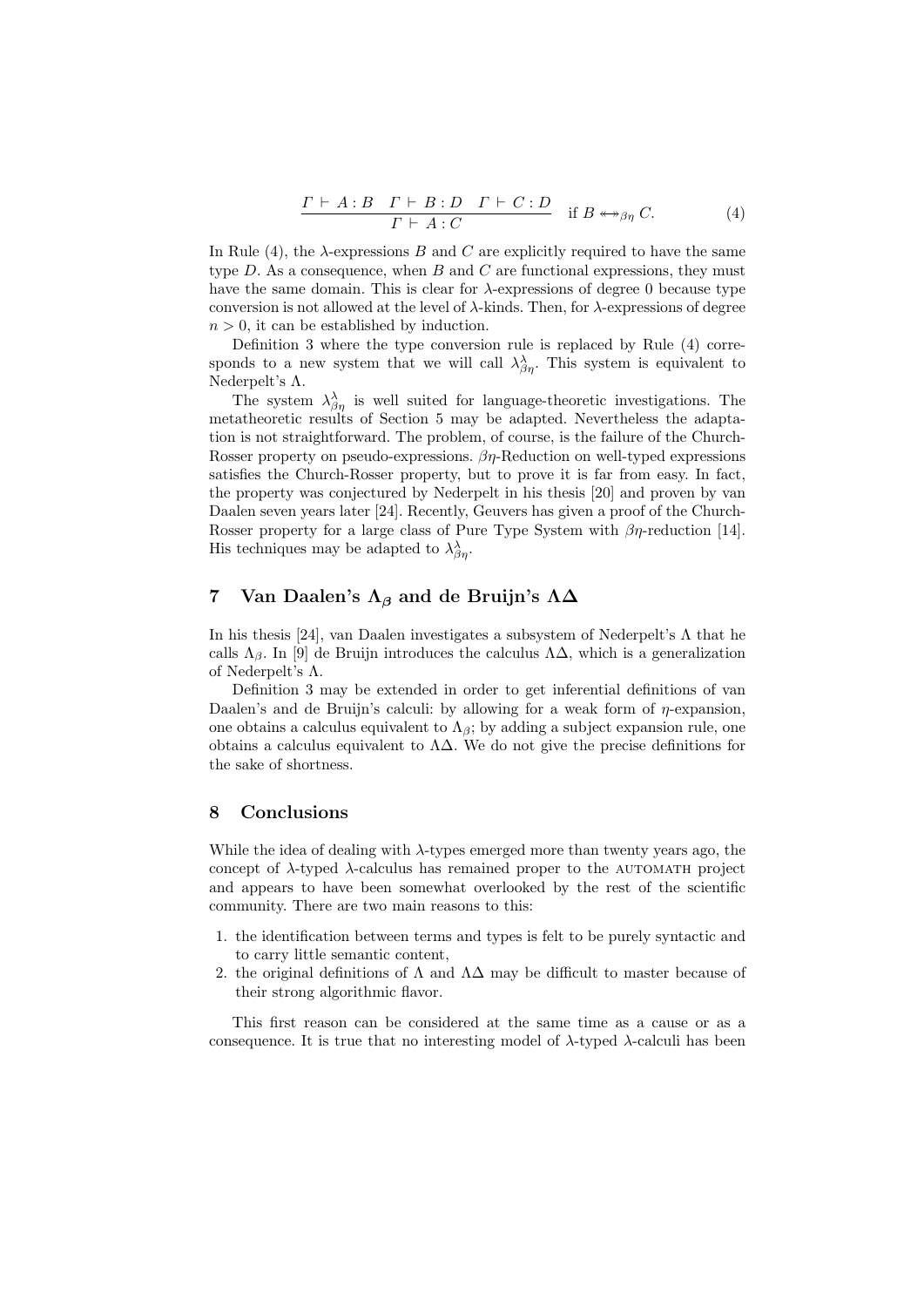developed and that without such models it could be hard to have an intuition of what is a λ-type. However, properties such as Church-Rosser and normalization, which can be interpreted as consistency results, show that the notion of  $\lambda$ -type make sense and that, at least, we can construct a term model. Therefore, one may invert the argument. One may say that no interesting model of  $\lambda$ -typed  $\lambda$ calculi has been developed not because the notion of  $\lambda$ -type is purely syntactic but because it has been overlooked.

The second reason is more pertinent. The first time one is confronted with the original definitions of  $\Lambda$  and  $\Lambda\Delta$ , which both consist in a type-checking algorithm, one has the feeling of being confronted with some complicated new system. This is because one has to face two problems at the same time. On the one hand, one has to understand the behavior of an algorithm while, on the other hand, one wants to understand abstractly the features of a new calculus. Moreover, to compare  $\Lambda$  and  $\Lambda\Delta$  to other systems, with which one is possibly familiar, could be difficult. Hence, sooner or later, one is tempted to draw the wrong conclusion that  $\lambda$ -typed  $\lambda$ -calculi are artificially complicated because of the purely syntactic identification between abstractions and dependent types.

The inferential definitions that we have given in this paper should settle this misunderstanding. In particular, they enlighten the relation existing between  $\lambda$ typed and other typed  $\lambda$ -calculi. They also explain unusual features of  $\Lambda$  and  $\Lambda\Delta$ in terms of well-known notions. For instance, we have seen that the type-iteration that is used in [9, 20, 24] to compute the domain of a functional  $\lambda$ -expression may be explained in term of  $\eta$ -expansion.

# References

- 1. M. Abadi, L. Cardelli, P.-L. Curien, and J.-J. Lévy. Explicit substitutions. Journal of Functional Programming, 1(4):375–416, 1991.
- 2. H.P. Barendregt. The lambda calculus, its syntax and semantics. North-Holland, revised edition, 1984.
- 3. H.P. Barendregt. Introduction to Generalised Type Systems. Journal of Functional Programming, 1(2):125–154, 1991.
- 4. H.P. Barendregt. Lambda calculi with types. In S. Abramsky, D. Gabbai, and T. Maibaum, editors, Handbook of Logic in Computer Science. Oxford University Press, 1992.
- 5. Th. Coquand. Metamathematical investigations of a calculus of constructions. In P. Odifreddi, editor, Logic and Computer Science, pages 91–122. Academic Press, 1990.
- 6. N.G. de Bruijn. AUT-SL, a single line version of AUTOMATH. Technical Report AUT 20, Department of Mathematics and Computing Science, Eindhoven University of Technology, 1971.
- 7. N.G. de Bruijn. Lambda calculus notations with nameless dummies, a tool for automatic formula manipulation, with an application to the Church-Rosser theorem. Indigationes Mathematicae, 34:381–392, 1972.
- 8. N.G. de Bruijn. A survey of the project Automath. In J.P. Seldin and J.R. Hindley, editors, to H. B. Curry: Essays on Combinatory Logic, Lambda Calculus and Formalism, pages 579–606. Academic Press, 1980.